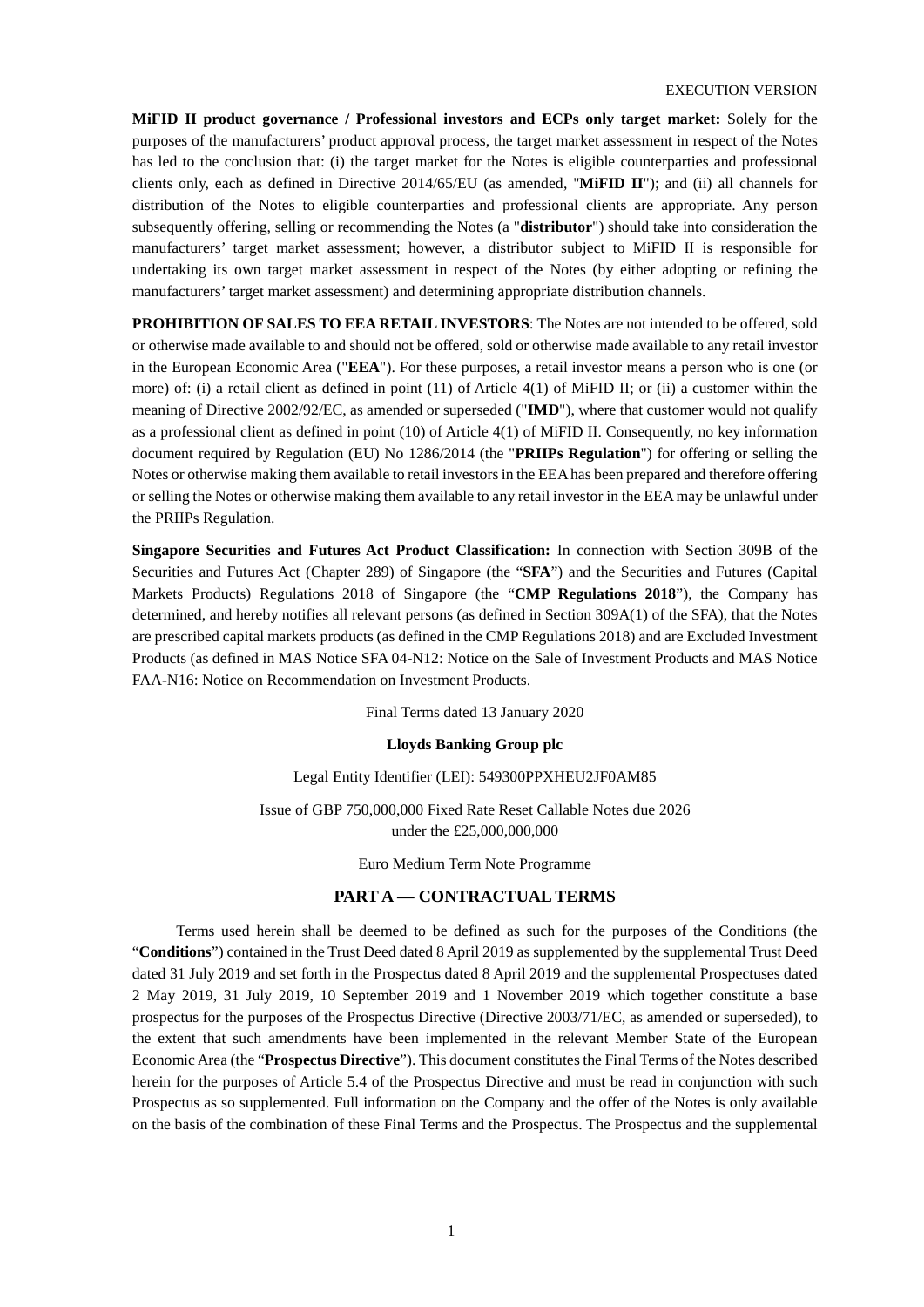Prospectuses are available for viewing at *www.londonstockexchange.com/exchange/news/market-news/marketnews-home.html* and copies may be obtained from Lloyds Banking Group plc, The Mound, Edinburgh EH1 1YZ.

| $\mathbf{1}$                                     | Issuer:                          |                                            | Lloyds Banking Group plc (the "Company")                                                                                                                                                      |
|--------------------------------------------------|----------------------------------|--------------------------------------------|-----------------------------------------------------------------------------------------------------------------------------------------------------------------------------------------------|
| 2                                                | (i)                              | Series Number:                             | LBG0011                                                                                                                                                                                       |
|                                                  | (ii)                             | Tranche Number:                            | 1                                                                                                                                                                                             |
| 3                                                |                                  | Specified Currency:                        | Pound Sterling ("GBP")                                                                                                                                                                        |
| 4                                                | <b>Aggregate Nominal Amount:</b> |                                            |                                                                                                                                                                                               |
|                                                  | (i)                              | Series:                                    | GBP 750,000,000                                                                                                                                                                               |
|                                                  | (ii)                             | Tranche:                                   | GBP 750,000,000                                                                                                                                                                               |
| 5                                                | <b>Issue Price:</b>              |                                            | 99.806 per cent. of the Aggregate Nominal Amount                                                                                                                                              |
| 6                                                | (i)                              | <b>Specified Denominations:</b>            | GBP 100,000 and integral multiples of GBP 1,000<br>in excess thereof up to and including GBP 199,000.<br>No Notes in definitive form will be issued with a<br>denomination above GBP 199,000. |
|                                                  | (ii)                             | <b>Calculation Amount:</b>                 | GBP 1,000                                                                                                                                                                                     |
| 7                                                | (i)                              | <b>Issue Date:</b>                         | 15 January 2020                                                                                                                                                                               |
|                                                  | (ii)                             | <b>Interest Commencement Date:</b>         | <b>Issue Date</b>                                                                                                                                                                             |
| 8                                                | <b>Maturity Date:</b>            |                                            | 15 January 2026                                                                                                                                                                               |
| 9                                                |                                  | <b>Interest Basis:</b>                     | 1.875 per cent. to be reset on 15 January 2025<br><b>Fixed Rate Reset</b>                                                                                                                     |
| 10                                               |                                  | Redemption Basis:                          | Redemption at par                                                                                                                                                                             |
| 11                                               | Basis:                           | Change of Interest or Redemption/Payment   | Not Applicable                                                                                                                                                                                |
| 12                                               |                                  | Alternative Currency Equivalent:           | Not Applicable                                                                                                                                                                                |
| 13                                               |                                  | Put/Call Options:                          | Call Option (further particulars specified below)                                                                                                                                             |
| 14                                               |                                  | Status of the Notes:                       | Senior                                                                                                                                                                                        |
| 15                                               |                                  | Senior Notes Waiver of Set-off:            | Applicable                                                                                                                                                                                    |
| 16                                               |                                  | Senior Notes Restricted Events of Default: | Applicable                                                                                                                                                                                    |
| PROVISIONS RELATING TO INTEREST (IF ANY) PAYABLE |                                  |                                            |                                                                                                                                                                                               |

# 17 **Fixed Rate Note Provisions** Not Applicable

| 18 | <b>Fixed Rate Reset Note Provisions</b> | Applicable |
|----|-----------------------------------------|------------|
|    |                                         |            |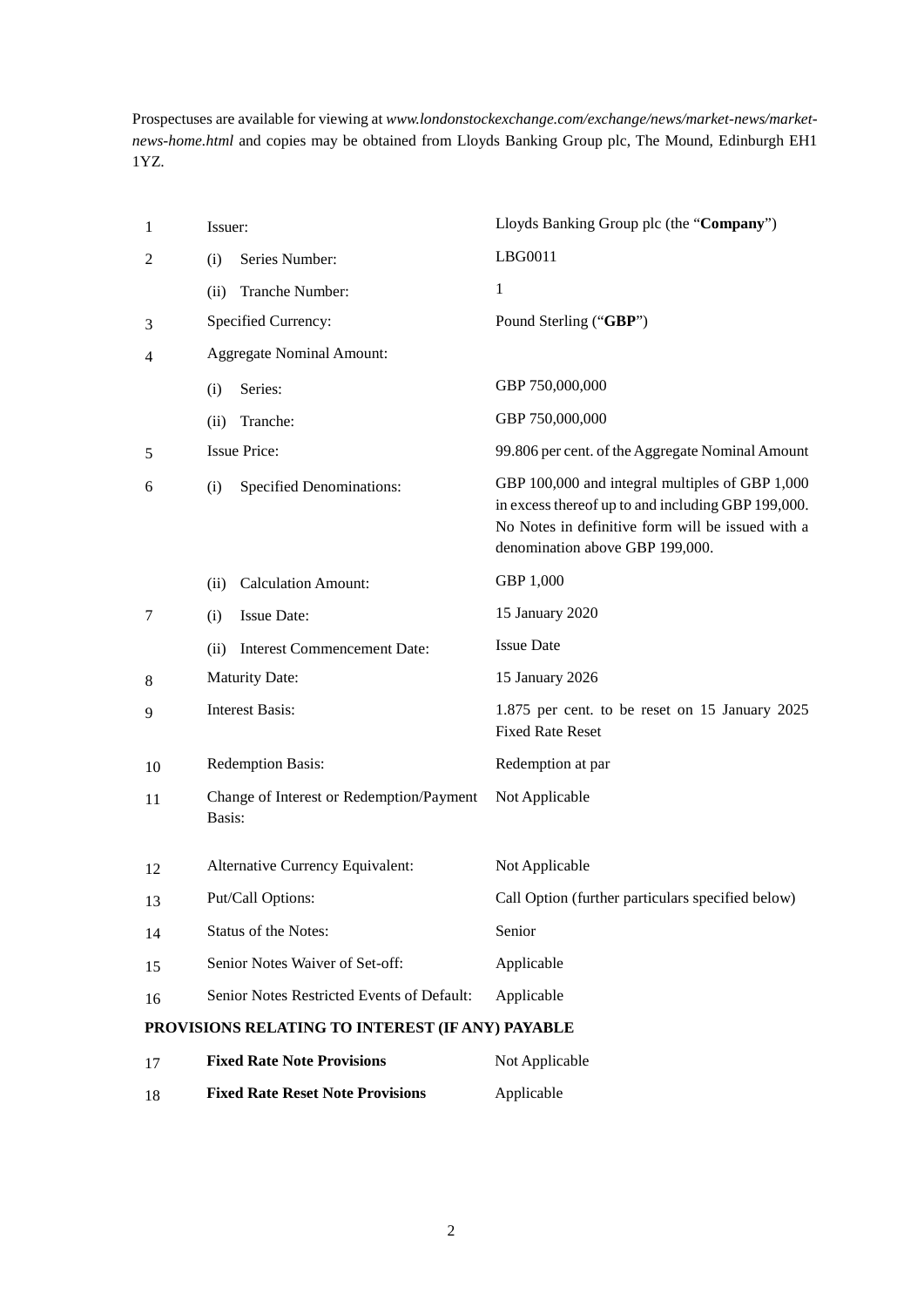|    | (i)     | Initial Rate of Interest:                                                        | 1.875 per cent. per annum payable annually in<br>arrear                                                    |
|----|---------|----------------------------------------------------------------------------------|------------------------------------------------------------------------------------------------------------|
|    | (ii)    | Interest Payment Date(s):                                                        | 15 January in each year from, and including, 15<br>January 2021 up to, and including, the Maturity<br>Date |
|    |         | (iii) First Reset Date:                                                          | 15 January 2025                                                                                            |
|    |         | (iv) Second Reset Date:                                                          | Not Applicable                                                                                             |
|    | (v)     | Anniversary Date(s):                                                             | Not Applicable                                                                                             |
|    |         | (vi) Reset Determination Dates:                                                  | 15 January 2025                                                                                            |
|    |         | (vii) Reset Rate:                                                                | <b>Benchmark Gilt Rate</b>                                                                                 |
|    |         | (viii) Swap Rate Period:                                                         | Not Applicable                                                                                             |
|    |         | (ix) Screen Page:                                                                | Not Applicable                                                                                             |
|    | (x)     | Fixed Leg                                                                        | Not Applicable                                                                                             |
|    |         | (xi) Floating Leg                                                                | Not Applicable                                                                                             |
|    |         | (xii) Margin:                                                                    | $+1.30$ per cent. per annum                                                                                |
|    |         | Coupon Amount<br>(xiii) Fixed<br>(but)<br>to<br>excluding) the First Reset Date: | GBP 18.75 per Calculation Amount                                                                           |
|    |         | (xiv) Broken Amount:                                                             | Not Applicable                                                                                             |
|    |         | (xv) Day Count Fraction:                                                         | <b>Actual/Actual ICMA</b>                                                                                  |
|    |         | (xvi) Determination Dates:                                                       | 15 January in each year                                                                                    |
|    | (xvii)  | <b>Calculation Agent:</b>                                                        | Citibank, N.A., London Branch                                                                              |
|    | (xviii) | <b>Benchmark Determination Agent:</b>                                            | To be appointed by the Company prior to the Reset<br><b>Determination Date</b>                             |
|    |         | (xix) Business Day Convention:                                                   | Following Business Day Convention (unadjusted).<br>See Condition 6(h).                                     |
|    |         | (xx) First Reset Period Fallback:                                                | 0.575 per cent.                                                                                            |
| 19 |         | <b>Floating Rate Note Provisions</b>                                             | Not Applicable                                                                                             |
| 20 |         | <b>Zero Coupon Note Provisions</b>                                               | Not Applicable                                                                                             |
|    |         | PROVISIONS RELATING TO REDEMPTION                                                |                                                                                                            |
| 21 |         | <b>Call Option</b>                                                               | Applicable                                                                                                 |
|    | (i)     | <b>Optional Redemption Date(s):</b>                                              | 15 January 2025                                                                                            |
|    | (ii)    | Optional Redemption Amount(s):                                                   | <b>Early Redemption Amount</b>                                                                             |
|    |         | (iii) If redeemable in part:                                                     |                                                                                                            |
|    |         | Minimum Redemption Amount:<br>(a)                                                | Not Applicable                                                                                             |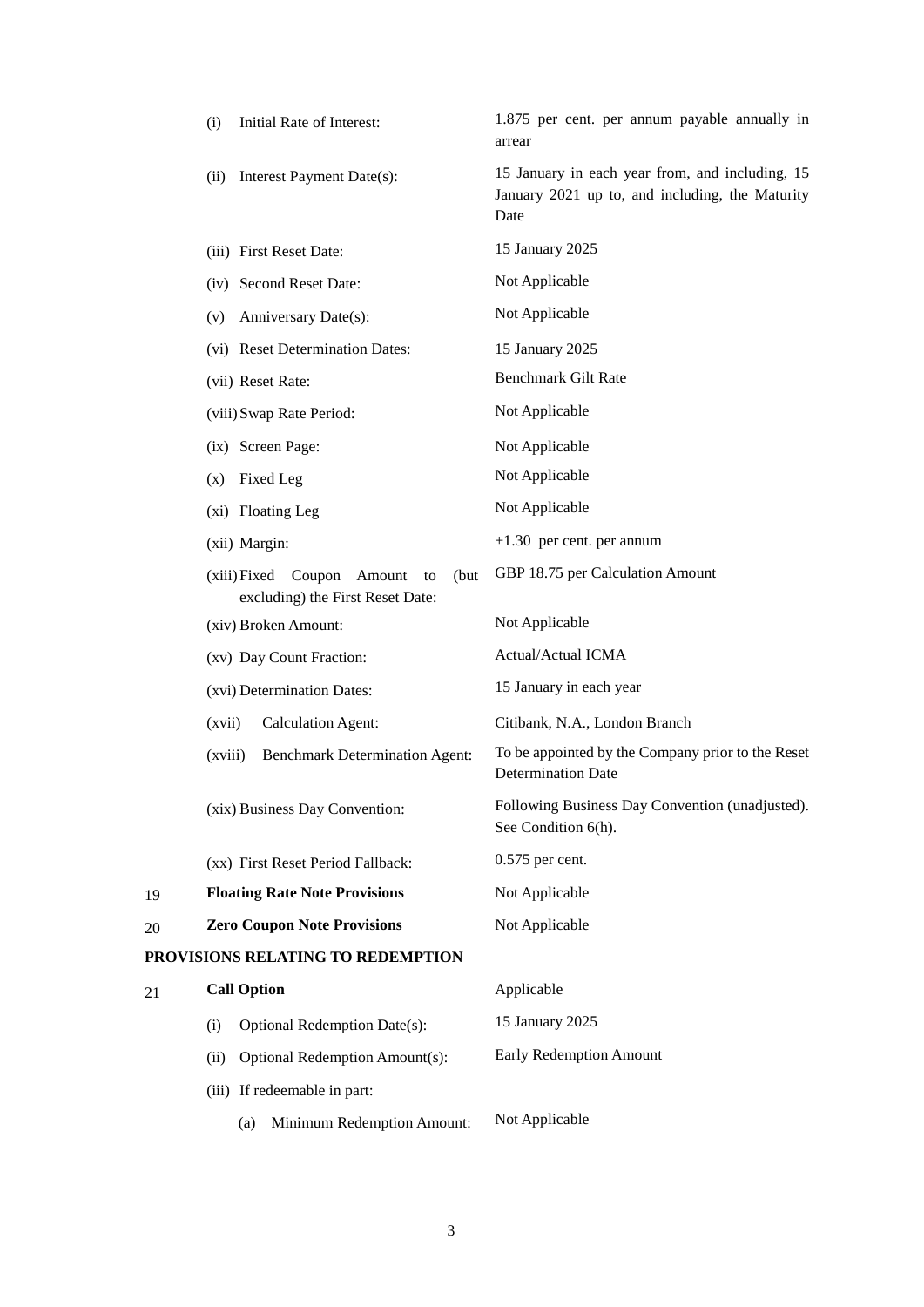|    | <b>Maximum Redemption Amount:</b><br>(b)                                                                                                                                     | Not Applicable                                    |
|----|------------------------------------------------------------------------------------------------------------------------------------------------------------------------------|---------------------------------------------------|
|    | (iv) Notice period:                                                                                                                                                          | Not less than five nor more than 30 Business Days |
| 22 | <b>Put Option</b>                                                                                                                                                            | Not Applicable                                    |
| 23 | <b>Capital Disqualification Event Call</b>                                                                                                                                   | Not Applicable                                    |
| 24 | Loss Absorption Disqualification Event<br>Call                                                                                                                               | Applicable                                        |
|    | Loss Absorption Disqualification Event -<br>Partial Exclusion:                                                                                                               | Applicable                                        |
| 25 | <b>Final Redemption Amount</b>                                                                                                                                               | GBP 1,000 per Calculation Amount                  |
| 26 | <b>Early Redemption Amount</b>                                                                                                                                               |                                                   |
|    | Early Redemption Amount(s) payable on<br>redemption for taxation reasons, following<br>a Capital Disqualification Event or on<br>event of default or other early redemption: | GBP 1,000 per Calculation Amount                  |
| 27 | <b>Disqualification</b><br>Event<br>Capital<br><b>Substitution and Variation</b>                                                                                             | Not Applicable                                    |

## GENERAL PROVISIONS APPLICABLE TO THE NOTES

| 28 | <b>Form of Notes:</b>                                                                                       | <b>Bearer Notes:</b>                                                                    |
|----|-------------------------------------------------------------------------------------------------------------|-----------------------------------------------------------------------------------------|
|    |                                                                                                             | Temporary Global Note exchangeable for a                                                |
|    |                                                                                                             | Permanent Global Note which is exchangeable for                                         |
|    |                                                                                                             | Definitive Notes in the limited circumstances<br>specified in the Permanent Global Note |
| 29 | New Global Note:                                                                                            | Yes                                                                                     |
| 30 | Additional Financial Centre(s) or other<br>special provisions relating to payment<br>dates:                 | London                                                                                  |
| 31 | Talons for future Coupons to be attached to<br>Definitive Notes (and dates on which such<br>Talons mature): | N <sub>0</sub>                                                                          |
|    |                                                                                                             |                                                                                         |

Signed on behalf of the Company:

By: Peter Green

Duly authorised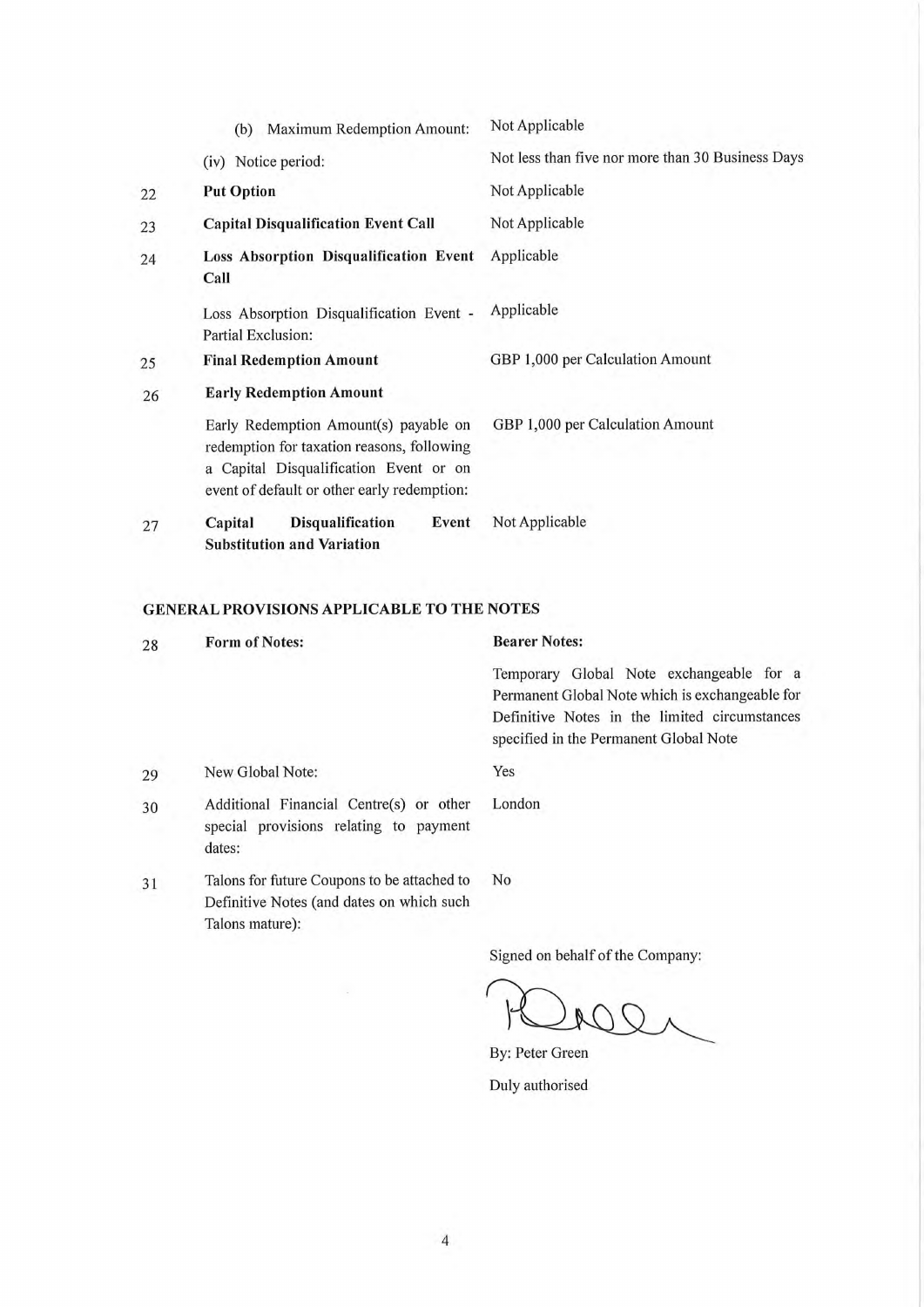## **PART B – OTHER INFORMATION**

|   | <b>LISTING</b> |                                                                      |                                                                                                                                                                       |  |
|---|----------------|----------------------------------------------------------------------|-----------------------------------------------------------------------------------------------------------------------------------------------------------------------|--|
|   | (i)            | Listing:                                                             | London                                                                                                                                                                |  |
|   | (ii)           | Admission to trading:                                                | Application is expected to be made for the Notes to<br>be admitted to trading on the London Stock<br>Exchange's Regulated Market with effect from 15<br>January 2020. |  |
|   |                | (iii) Estimate of total expenses related to<br>admission to trading: | GBP 5,515 plus VAT                                                                                                                                                    |  |
| 2 | <b>RATINGS</b> |                                                                      |                                                                                                                                                                       |  |
|   | Ratings:       |                                                                      | The Notes to be issued have been rated:                                                                                                                               |  |
|   |                |                                                                      | $S & P: BBB+$                                                                                                                                                         |  |
|   |                |                                                                      | Moody's: $A3$                                                                                                                                                         |  |
|   |                |                                                                      | Fitch: $A+$                                                                                                                                                           |  |

### 3 **INTERESTS OF NATURAL AND LEGAL PERSONS INVOLVED IN THE ISSUE**

Save as discussed in "Subscription and Sale", so far as the Company is aware, no person involved in the issue of the Notes has an interest material to the issue.

| $\overline{4}$ | <b>OPERATIONAL INFORMATION</b>                                                                                                                   |                                                                                                                                                                                   |
|----------------|--------------------------------------------------------------------------------------------------------------------------------------------------|-----------------------------------------------------------------------------------------------------------------------------------------------------------------------------------|
|                | ISIN:                                                                                                                                            | XS2100771547                                                                                                                                                                      |
|                | Common Code:                                                                                                                                     | 210077154                                                                                                                                                                         |
|                | CFI:                                                                                                                                             | See the website of the Association of National<br>Numbering Agencies (ANNA) or alternatively<br>sourced from the responsible National Numbering<br>Agency that assigned the ISIN. |
|                | FISN:                                                                                                                                            | See the website of the Association of National<br>Numbering Agencies (ANNA) or alternatively<br>sourced from the responsible National Numbering<br>Agency that assigned the ISIN. |
|                | Any clearing system(s) other than<br>Euroclear Bank SA/NV and Clearstream<br>Banking S.A.<br>and<br>the<br>relevant<br>identification number(s): | Not Applicable                                                                                                                                                                    |
|                | Delivery:                                                                                                                                        | Delivery against payment                                                                                                                                                          |
|                | Names and addresses of additional<br>Paying Agent(s) (if any):                                                                                   | Not Applicable                                                                                                                                                                    |
|                | Name and address of Calculation Agent:                                                                                                           | Citibank, N.A., London Branch                                                                                                                                                     |
|                |                                                                                                                                                  | Canada Square                                                                                                                                                                     |
|                |                                                                                                                                                  | Canary Wharf                                                                                                                                                                      |
|                |                                                                                                                                                  | London E14 5LB                                                                                                                                                                    |
|                | Intended to be held in a manner which<br>would allow Eurosystem eligibility:                                                                     | Yes. Note that the designation "yes" simply means<br>that the Notes are intended upon issue to be                                                                                 |